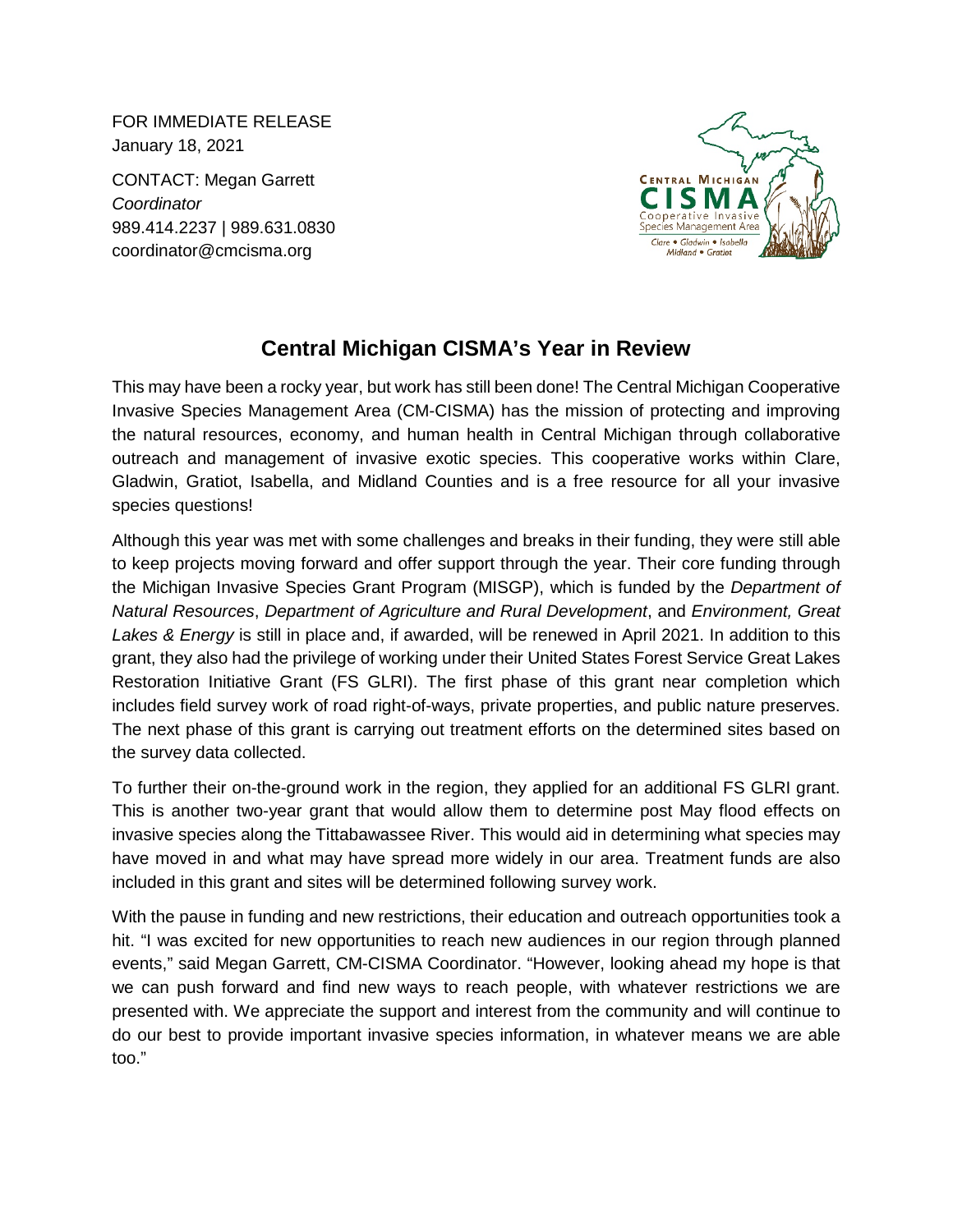The CM-CISMA's Facebook page has been their main form of outreach throughout the past year. However, the hope is to bring back other means of outreach in the coming year. One form of outreach is through informational videos. One that was created this year was "How to use the MISIN app: from start to finish," which can be found on YouTube or through their Facebook page. To stay up-to-date on invasive species issues and what the CISMA is working on or offering for events, follow them on Facebook or visit their website, [www.cmcisma.org.](http://www.cmcisma.org/) Have direct invasive species questions or topics you would like to see covered? Contact the coordinator directly at 989-414-2237, [coordinator@cmcisma.org,](mailto:coordinator@cmcisma.org) or through Facebook.

## # # #

The Central Michigan CISMA is a cooperative whose mission is to protect and improve the natural resources, economy, and human health in Central Michigan though collaborative outreach and management of invasive exotic species. We address questions and concerns from the public including plant ID and treatment options. The coordinator is located at the Chippewa Nature Center (400 S. Badour Rd, Midland, MI), and can be reached at 989-414-2237 or 989-631-0830 from 8 am - 5 pm Monday – Friday or by email at coordinator@cmcisma.org. Learn more at www.cmcisma.org.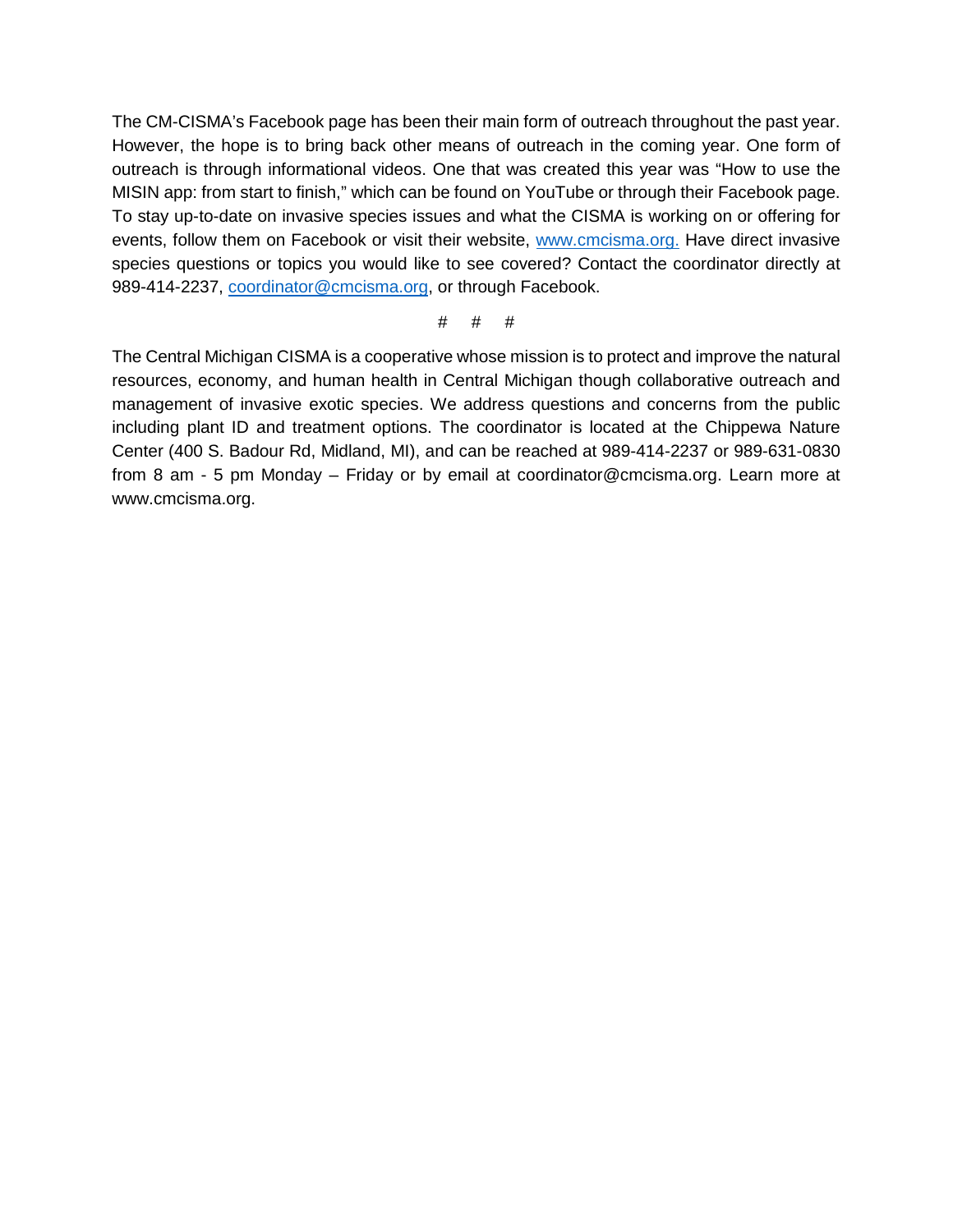

*Megan Garrett, coordinator, walking through dense oriental bittersweet on the City of Gladwin forest property.*